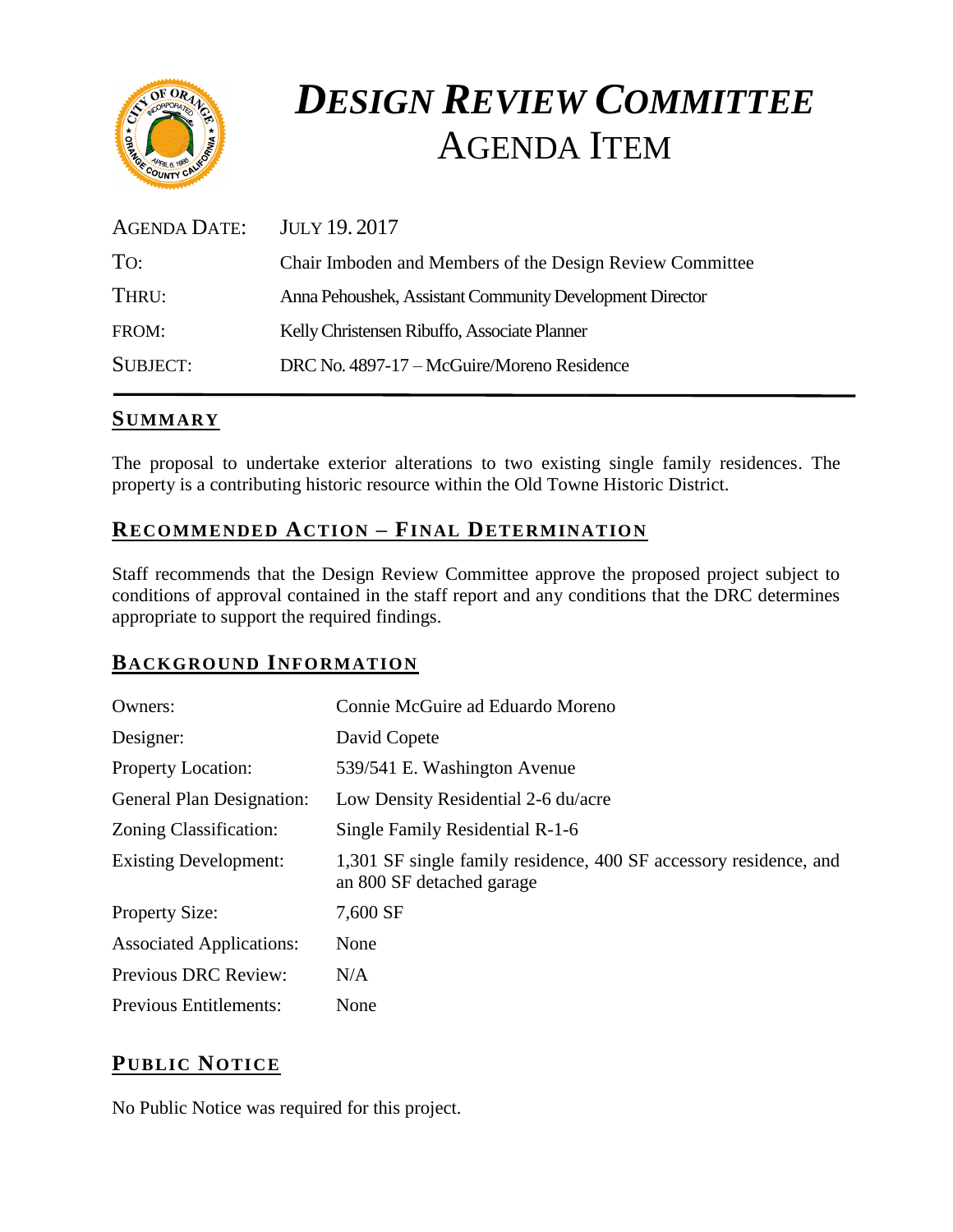# **ENVIRONMENTAL REVIEW**

**Categorical Exemption:** The proposed project is categorically exempt from the provisions of the California Environmental Quality Act (CEQA) per State CEQA Section 15331 (Historic Resource Restoration/Rehabilitation.) The proposed modifications to the property are in conformance with the Secretary of the Interior's Standards for Rehabilitation, and will not result in any negative impacts to the historic integrity of the property.

#### **PROJECT DESCRIP TION**

The applicant proposed to undertake exterior alterations to both residences (539 and 541 E. Washington Avenue) on the subject property. The scope of work for the project includes:

- 539 E. Washington Residence
	- o Alter location and size of window openings on the west elevation
	- o Alter location and size of window openings on the north elevation
	- o Alterations to the front porch, including enlarging the front porch slab, removing existing metal railings, and adding additional posts to existing front porch columns
	- o Replace tiled porch slab with new concrete on both front and rear porches
- 541 E. Washington Residence
	- o Replace tiled porch slab with new concrete on the front porch

Proposed plans, including construction details, are included as Attachment 6 of this report. No work is proposed to be undertaken to the detached garage.

The applicant has proposed the above scope of work in order to accommodate changes to the floor plan of the residence to create a new bathroom and avoid making an addition to the building. Additional information is included in the justification statement provided as Attachment 3 of this report.

## **EXISTING SITE**

The property is a contributing resource to the National Register-listed Old Towne Historic District. The property is developed as a duplex. The main residence (539 E. Washington Avenue) and smaller accessory residence (541 E. Washington Avenue) were both constructed c. 1904. The property also has a large detached garage constructed in 1956.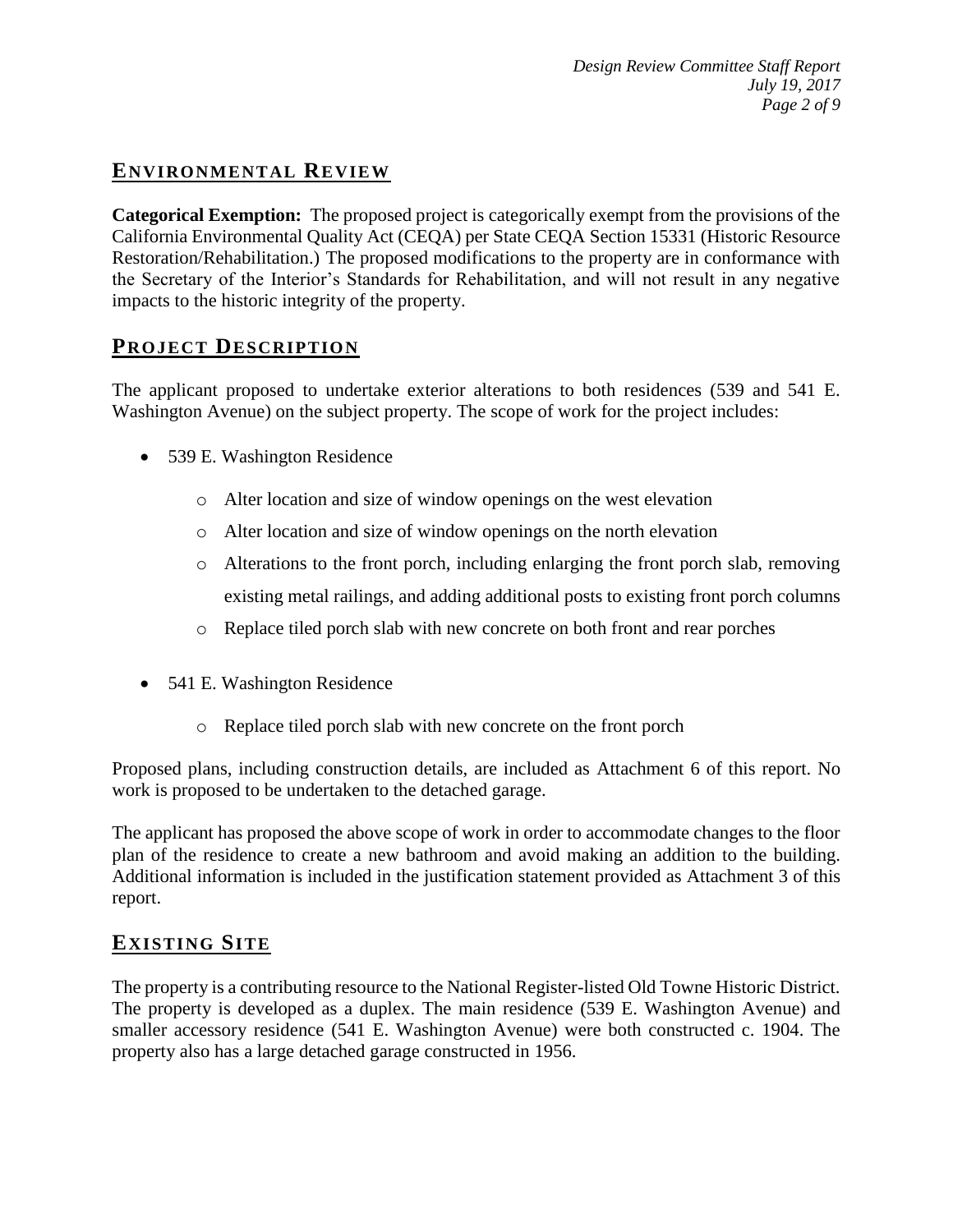The main residence is Minimal Traditional in style modified from an earlier hip roof cottage. It has a hip roof with front gable porches on the front and rear, lap siding which is wider on the upper part of the building and narrower near the base, and a mix of 1/1 double hung and fixed picture windows with metal awnings. The accessory dwelling has similar finishes, but has more hip roof cottage features, with a steeper pitched roofline and different widths of lap siding on different walls of the building. It also has an attached single car garage. The detached garage has a hip roof and stucco siding, with garage doors facing the alley.

Current photographs of the property are included at Attachment 2 of this report. The applicant and staff were not able to locate any historic photographs related to the property.

The property also has an existing Mills Act Contract, approved by City Council in 2013 as MAC No. 225-13. The property is currently in good standing with the terms of the contact. A copy of the scope of work approved with the contract is included as Attachment 5 of this report.

# **DEVELOPMENT HISTORY**

The property has undergone substantial alterations over time. A brief development history of the site is provided below.

- Both dwellings constructed between 1905-1909
	- o Front house had inset front porch on west side of front elevation
- Between 1922-1950 Small frame detached accessory structure built, roofing changed from wood shake to composition
- $\bullet$  1946/1947 Remodel of main residence
	- o Porch infilled, new front porch with gable roof added to front and rear
	- o Siding modifications
	- o Added metal awnings above windows
- 1956 Construction of two car garage
	- o Small accessory structure may have been demolished as part of this project
- Date Unknown
	- o Modifications to accessory residence- Rear open porch infilled, front porch added, shed roof garage/lean to added
- 2013 Approval of Mills Act Contract
- 2014 Knob and tube electrical replaced (BP# 1408-141)
- 2015 Master Bath Remodel (BP# 1507-263) EXPIRED

Information to create this timeline was derived from Sanborn Fire Insurance Maps from 1909, 1922, and 1955, as well as the City's Laserfiche digital building permit archives. The applicant has also summarized this information from their own research as Attachment 3.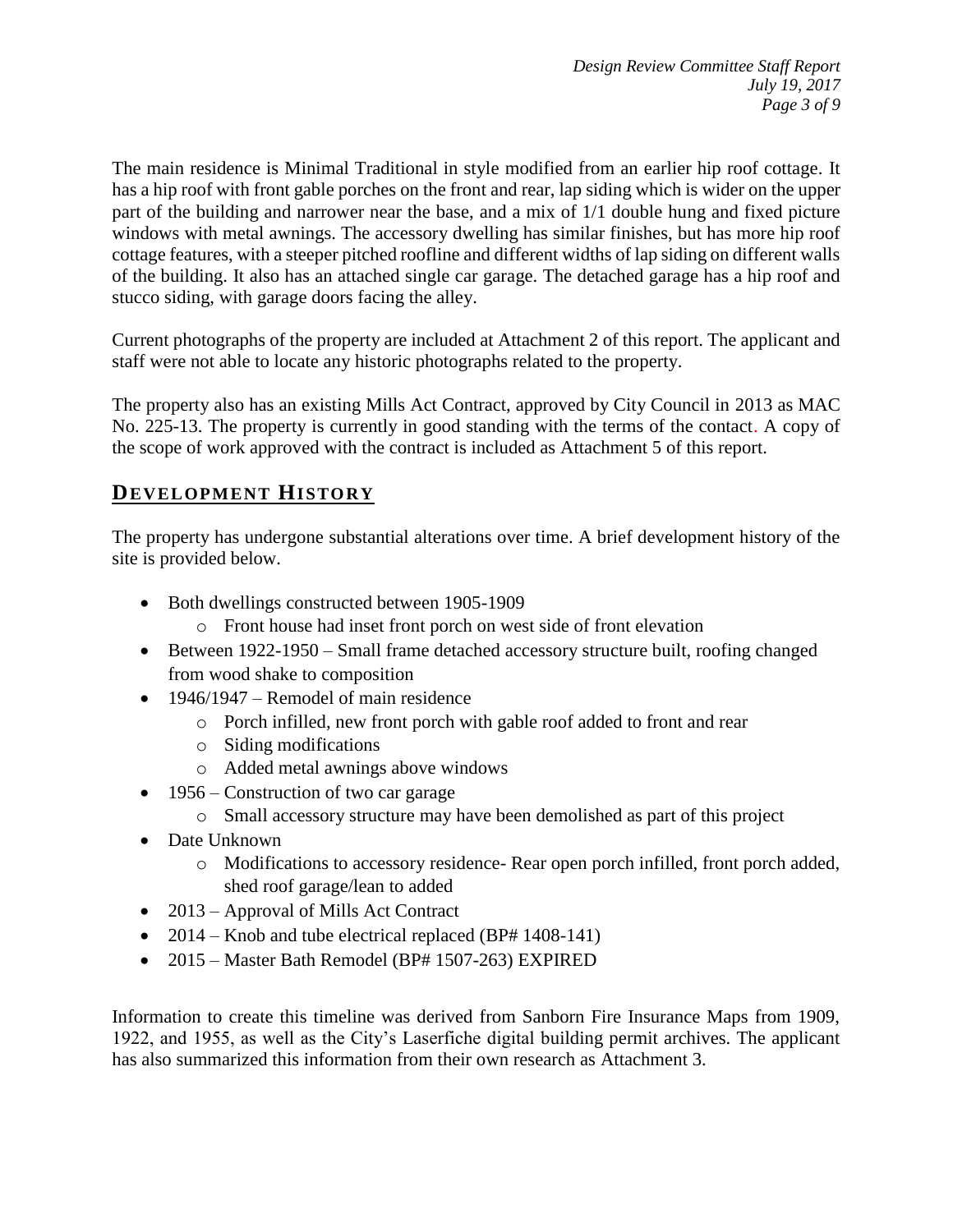# **HISTORIC SIGNIFICANCE AND INTEGRITY**

Evaluating the historic integrity of the subject property is complicated by the fact that it has been substantially altered since its original construction, but is still listed as a contributing resource within the Old Towne Historic District and has a Mills Act contract.

The property went through a significant renovation in 1946 that altered the original hip roof cottage style of the home. The original inset front porch was filled in, the siding was modified, new projecting porches were added to the front and to the rear, and the interior was also renovated. The result was a home that reflects the Minimal Traditional architectural style.

Generally, properties that have undergone significant alteration outside of the period of significance are not considered to retain enough historic integrity to qualify as contributing historic resources within a historic district. The period of significant for the Old Towne Historic District also ends in 1940. However, the subject property is listed as a contributing resource within the Old Towne National Register Historic District and was granted a Mills Act contract in 2013. As such, the property in its current form, including all 1946 alterations, has been acknowledged as having historic value.

Given the historic status of the house, it is appropriate to consider the 1946 Minimal Traditional renovation of the house as the point of reference for review of proposed projects moving forward, not the c.1904 appearance of the house, which has long since disappeared.

Based on this analysis, the subject property appears to have moderate to high historic integrity. Few exterior alterations have been made to the primary residence and detached garage since the last major renovation in 1946. The accessory residence has been more altered, with additions to the front and rear having significantly altered the footprint of the building and obscured original design features.

## **EXISTING AREA CONTEXT**

The subject property is located on the west side of the road mid-block on E. Washington Avenue, between S, Shaffer Street and S. Harwood Street. The property has access to the alley running east to west to the north of Washington Avenue. The site is bordered in all cardinal directions by other properties in the R-1-6 zoning district. These properties are primarily single family residences. The surrounding area is within the northeast residential quadrant of the Old Towne Historic District.

## **EVALUATION CRITERIA**

Orange Municipal Code (OMC) Section 17.10.070 establishes the general criteria the DRC should use when reviewing the project. This section states the following:

The project shall have an internally consistent, integrated design theme, which is reflected in the following elements: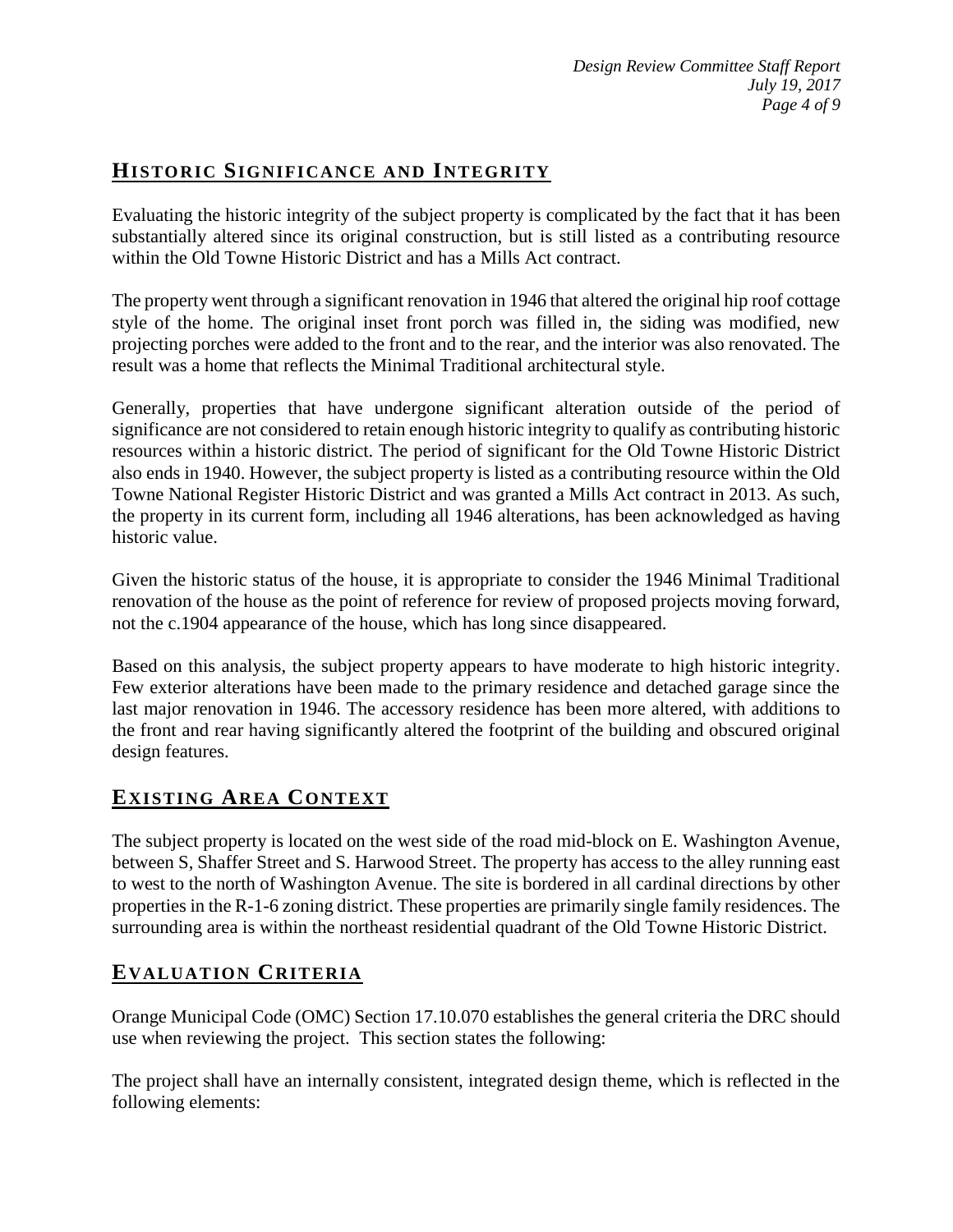#### 1. **Architectural Features**.

- a. The architectural features shall reflect a similar design style or period.
- b. Creative building elements and identifying features should be used to create a high quality project with visual interest and an architectural style.

#### 2. **Landscape**.

- a. The type, size and location of landscape materials shall support the project's overall design concept.
- b. Landscaping shall not obstruct visibility of required addressing, nor shall it obstruct the vision of motorists or pedestrians in proximity to the site.
- c. Landscape areas shall be provided in and around parking lots to break up the appearance of large expanses of hardscape.
- 3. **Signage**. All signage shall be compatible with the building(s) design, scale, colors, materials and lighting.
- 4. **Secondary Functional and Accessory Features**. Trash receptacles, storage and loading areas, transformers and mechanical equipment shall be screened in a manner, which is architecturally compatible with the principal building(s).

#### **ANALY SIS/STATEMENT OF THE ISSUES**

Staff has no issues with the proposed scope of work for this project and recommends the Design Review Committee accept the project as proposed. Analysis of the changes using the *Secretary of the Interior's Standards for Rehabilitation* is included below.

#### Issue 1: Compatibility of Exterior Alterations

The Old Towne Design Standards sets forth criteria for new construction within the residential quadrants of the historic district. Adopted as part of the Design Standards are the *Secretary of the Interior's Standards for Rehabilitation*, which constitute the best practice standard in historic preservation for evaluation of alterations, additions, and infill projects related to historic resources.

Standard #4 states that:

"Changes to a property that have acquired historic significance in their own right will be retained and preserved."

As previously discussed, while the subject property has undergone significant modifications since its original construction, those modifications have been acknowledged as contributing to the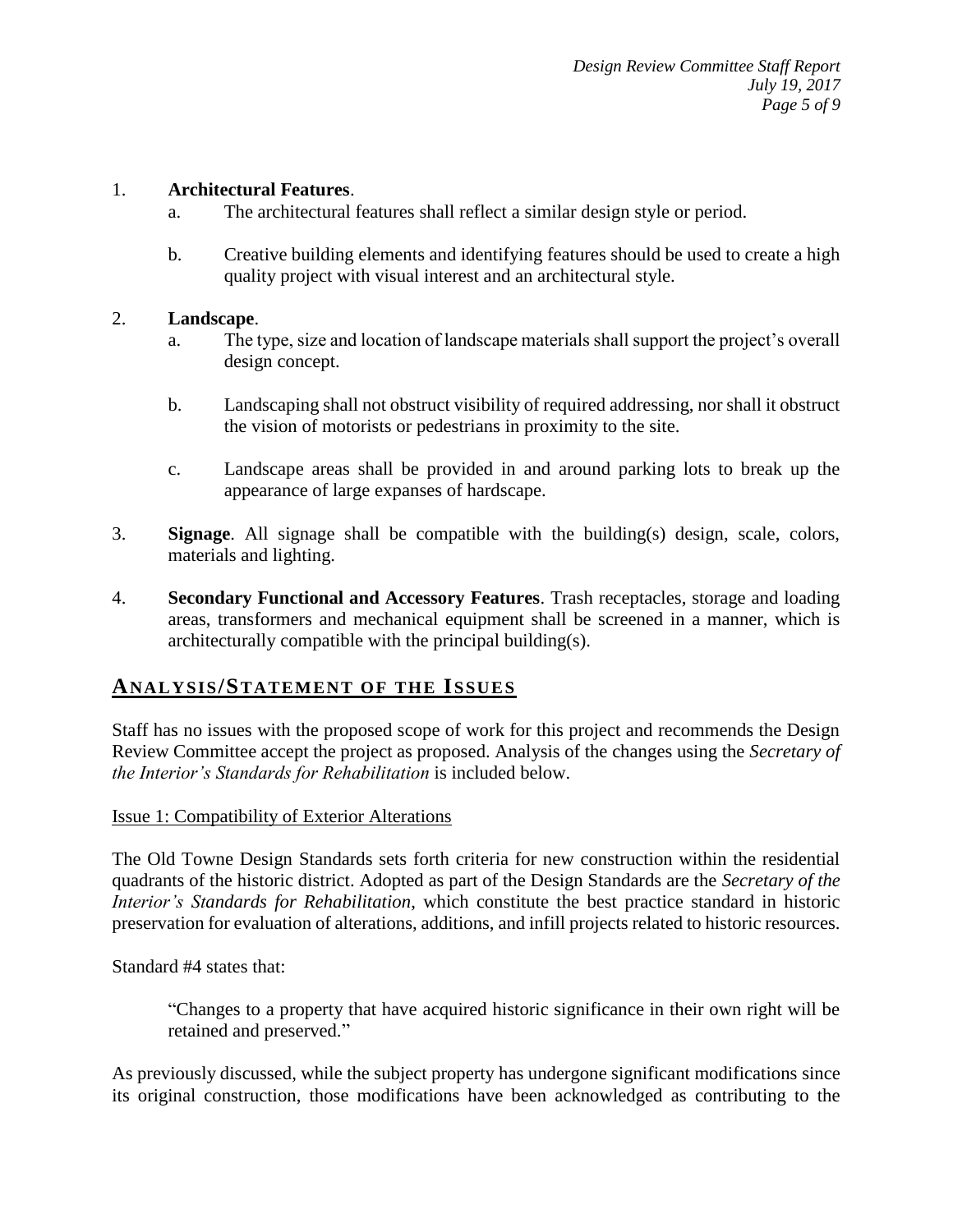character of the historic district since the property has been included as a contributing historic resource in Old Towne, and the property has been granted a Mills Act contact. However, given the unique situation of the property, which has had a number of alterations over time, it is the opinion of staff that flexibility can be used in the review of the proposed project.

The proposed project will substantially alter the fenestration on the west and north sides of the main house, removing and relocating windows in order to accommodate alterations to the interior floor plan. The location of the existing windows is a result of the 1946 renovation. Pursuant to the requirements in the *Design Standards for Old Towne*, staff generally discourages significant modifications to the fenestration of any contributing building, as it may create an unbalanced rhythm of windows not characteristic of architectural styles common in the historic district. However, it is the opinion of staff that the fenestration is not a character defining feature of the property. Each elevation of the building has a different arrangement of windows, with no cohesive pattern or theme. This is likely do the fact that the building was renovated from one style to other, and one floor plan to another. Since the alterations are proposed to secondary (non-street facing) elevations, modifications to these two elevations will not significantly impact the historic integrity of the property and can be found on compliance with Standard #4.

Furthermore, Standard #5 states:

"Distinctive materials, features, finishes, and construction techniques or examples of craftsmanship that characterize a property will be preserved."

The applicant has also proposed to make modifications to the porches on both residences. The material of all porch slabs is proposed to be changed from red tile to concrete. This work item is also included as part of the scope of work approved with the Mills Act Contract in 2013. Staff has no concerns regarding this alteration, as it appears that all three porches (two on the main residence, one on the accessory residence) do not appear to be original to the buildings, and concrete is a customary porch slab material found throughout Old Towne.

More substantial modifications are proposed for the front porch on the main residence, where the applicant proposed to augment the existing porch columns with new posts and widen the porch slab to create additional usable space. Adding conjectural features or features that create a false sense of historic development on a property should not be undertaken per Standard #3:

"Each property will be recognized as a physical record of its time, place, and use. Changes that create a false sense of historical development, such as adding conjectural features of elements from other historic properties, will not be undertaken."

While the proposed modifications to the porch are not justified based on historical precedent on this particular property, the porch style and column style are consistent with similar porches typical on other Minimal Traditional style houses of the era, and would not detract from the style of the house or create any significant visual impact on the building such that a false sense of development would be perceived. Because of its history of alterations the house is also not a typical example of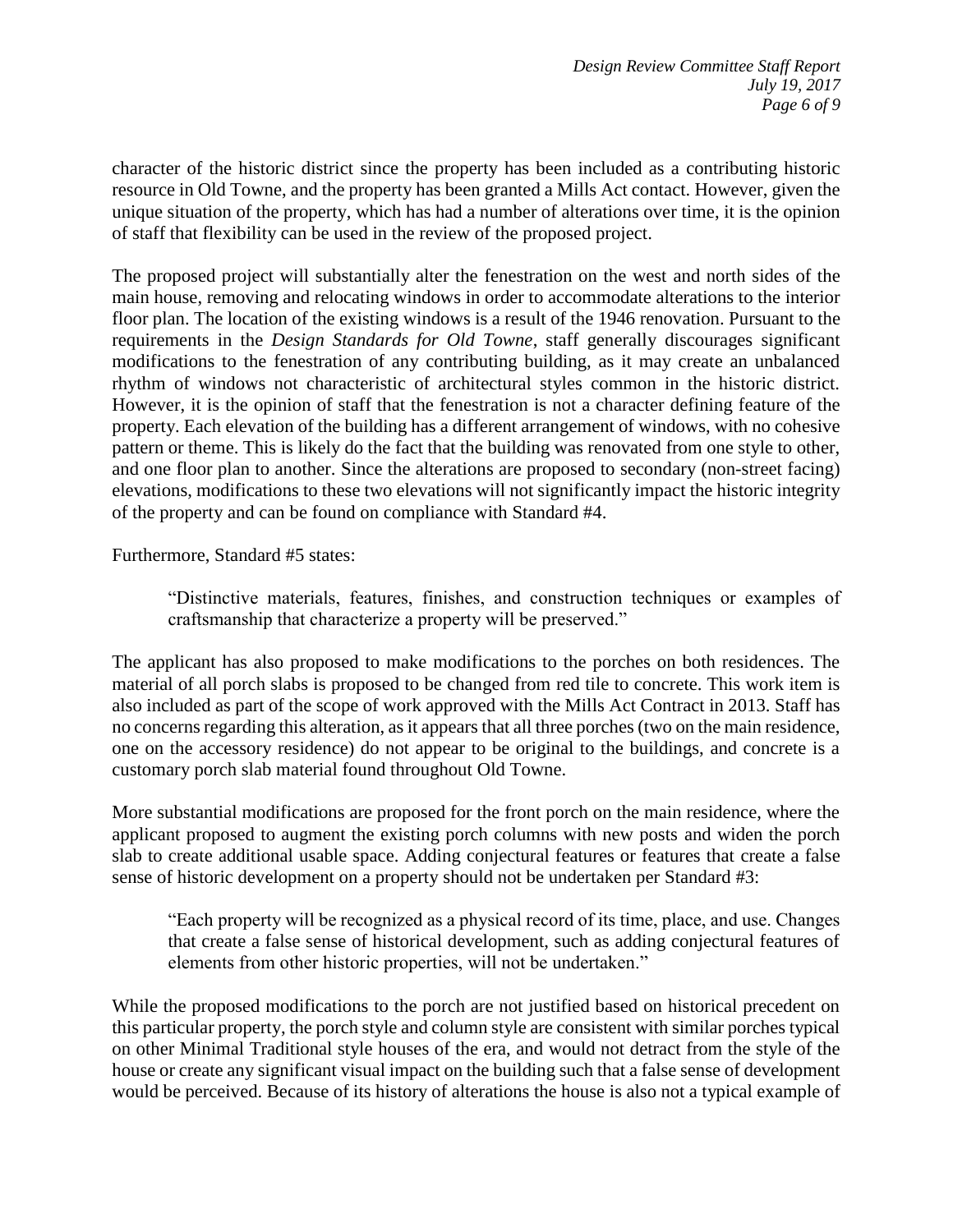its style, being a blend of an older house with a newer style applied Therefore, staff finds that the modifications can be justified as being consistent with the history of alterations for this particular property.

## **ADVISORY BOARD RECOMMENDATION**

This project was not required to be reviewed by any advisory boards.

## **STAFF RECOMMENDATION AND REQUIRED FINDINGS**

The courts define a "Finding" as a conclusion which describes the method of analysis decision makers utilize to make the final decision. A decision making body "makes a Finding," or draws a conclusion, through identifying evidence in the record (i.e., testimony, reports, environmental documents, etc.) and should not contain unsupported statements. The statements which support the Findings bridge the gap between the raw data and the ultimate decision, thereby showing the rational decision making process that took place. The "Findings" are, in essence, the ultimate conclusions which must be reached in order to approve (or recommend approval of) a project. The same holds true if denying a project; the decision making body must detail why it cannot make the Findings.

The Findings are applied as appropriate to each project.Below are the four findings that, as applicable, are used to determine whether a project meets the intent of the code related to design review and historic preservation guidelines:

*1. In the Old Towne Historic District, the proposed work conforms to the prescriptive standards and design criteria referenced and/or recommended by the DRC or other reviewing body for the project (OMC 17.10.070.G.1).*

The proposed project is in conformance with the Old Towne Design Standards. As discussed in the Analysis section of this staff report, the proposed design of the project is consistent with Standards # 3, 4 and 5 of the *Secretary of the Interior's Standards for Rehabilitation*. The proposed alterations are of an appropriate design so as to be compatible with the property and will have no significant negative impact on the historic integrity of the property as a contributing historic resource, not to the overall streetscape along E. Washington Avenue.

*2. In any National Register Historic District, the proposed work complies with the Secretary of the Interior's standards and guidelines (OMC 17.10.070.G.2).*

The project as proposed is consistent with the *Secretary of the Interior's Standards for Rehabilitation*, specifically Standards #3, 4 and 5. The proposed alterations are of an appropriately simple design so as to be compatible with the property, and will not create a false sense of historic development or alter any distinctive historic features or finishes that make the property a contributing resource within the historic district.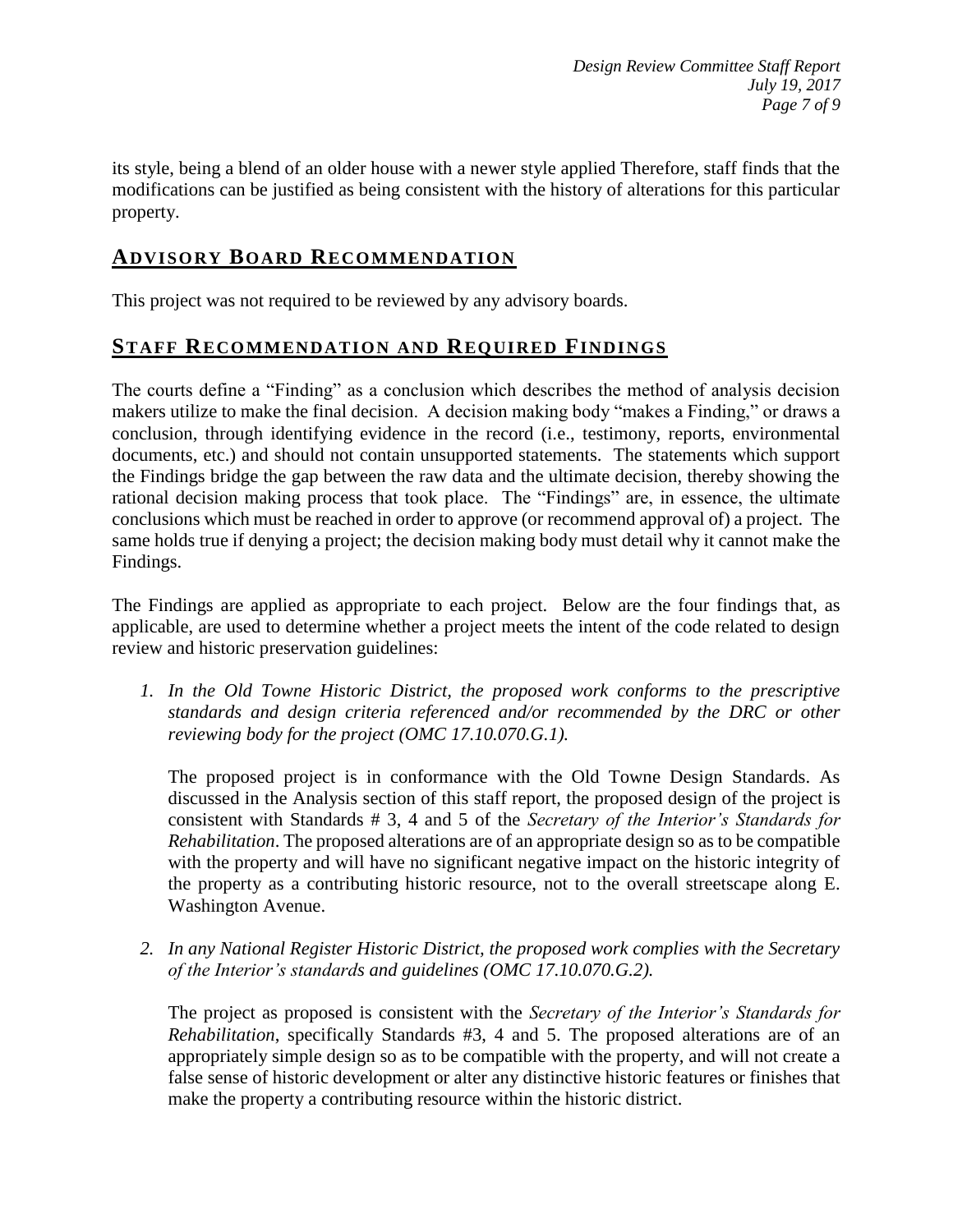*3. The project design upholds community aesthetics through the use of an internally consistent, integrated design theme and is consistent with all adopted specific plans, applicable design standards, and their required findings (OMC 17.10.070.G.3).*

The proposed work conforms to the prescriptive standards set forth in the Old Towne Design Standards and Orange Municipal Code. The proposed alterations are compatible with the Minimal Traditional style of the main residence and the style of the accessory residence, and will match aesthetically with the design of the property as a whole.

*4. For infill residential development, as specified in the City of Orange Infill Residential Design Guidelines, the new structure(s) or addition are compatible with the scale, massing, orientation, and articulation of the surrounding development and will preserve or enhance existing neighborhood character (OMC 17.10.070.G.4).*

The Infill Design Guidelines are not applicable to properties within the Old Towne Historic District.

#### **RECOMMENDED CONDITIONS**

The approval of this project is subject to the following conditions:

- 1. This project is approved as a precise plan. All work shall conform in substance and be maintained in general conformance with plans and exhibits labeled as Attachment 6 (date stamped July 6, 2017), including modifications required by the conditions of approval, and as recommended for approval by the Design Review Committee. Any changes from the approved plans shall be subject to subsequent review and approval by the Design Review Committee.
- 2. The applicant agrees to indemnify, hold harmless, and defend the City, its officers, agents and employees from any and all liability or claims that may be brought against the City arising out of its approval of this permit, save and except that caused by the City's active negligence.
- 3. Construction permits shall be obtained for all future construction work, as required by the City of Orange, Community Development Department's Building Division. Failure to obtain the required building permits will be cause for revocation of this permit.
- 4. If not utilized, project approval expires twenty-four months from the approval date. Extensions of time may be granted in accordance with OMC Section 17.08.060. The Planning entitlements expire unless Building Permits are pulled within 2 years of the original approval.